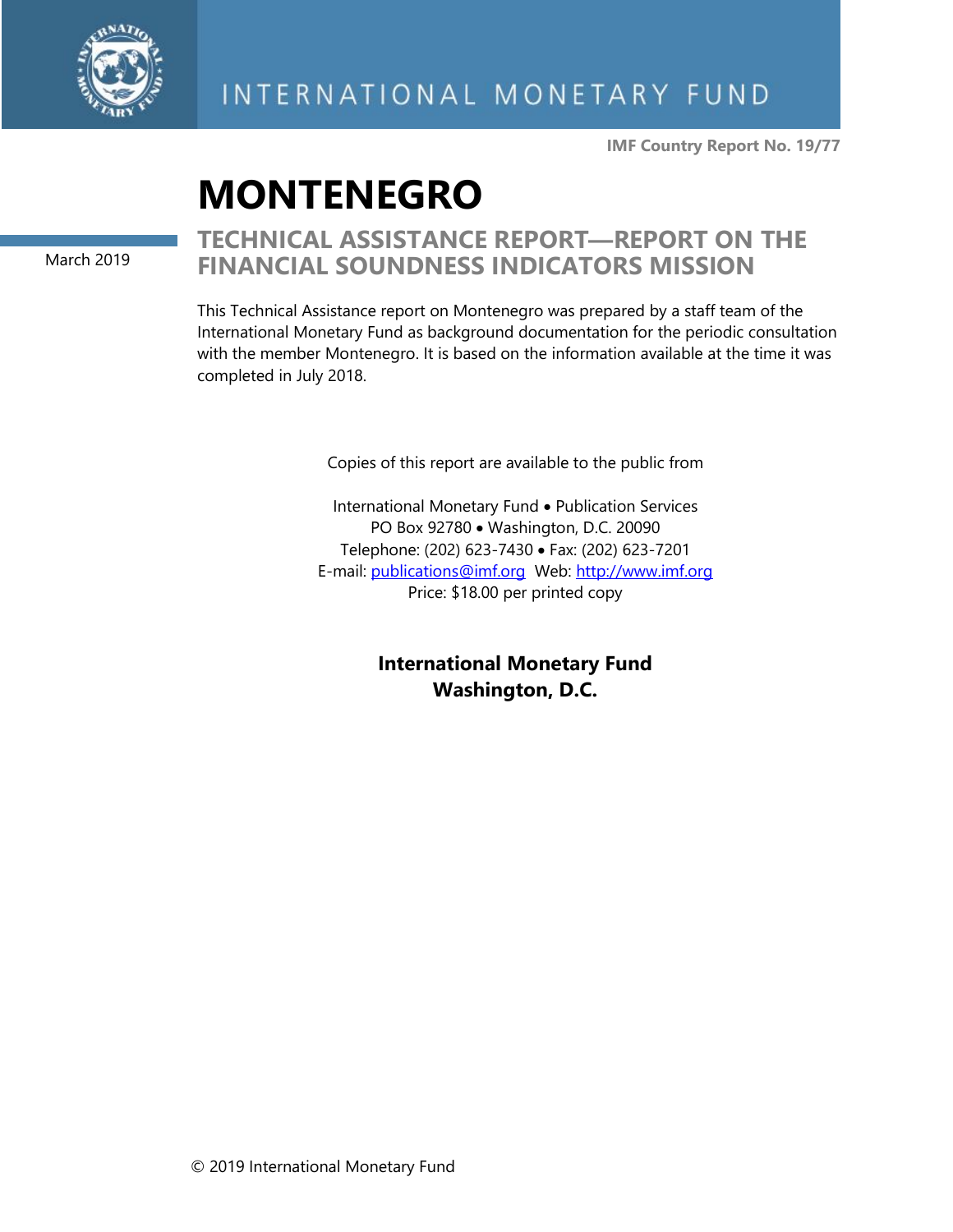

# **MONTENEGRO**

#### **REPORT ON THE FINANCIAL SOUNDNESS INDICATORS MISSION (NOVEMBER 29–DECEMBER 5, 2017) JUNE 2018**

## **Prepared by Phousnith Khay and Evrim Bese Goksu**

The contents of this report constitute technical advice provided by the staff of the International Monetary Fund (IMF) to the authorities of Montenegro (the "TA recipient") as part of the continued cooperation with Montenegro. This report (in whole or in part) or summaries thereof may be disclosed by the IMF to IMF Executive Directors and members of their staff, as well as to other agencies or instrumentalities of the TA recipient, and upon their request, to World Bank staff, and other technical assistance providers and donors with legitimate interest, unless the TA recipient specifically objects to such disclosure (see Operational Guidelines for the Dissemination of Technical Assistance Information). Publication or Disclosure of this report (in whole or in part) or summaries thereof to parties outside the IMF other than agencies or instrumentalities of the TA recipient, World Bank staff, other technical assistance providers and donors with legitimate interest, shall require the explicit consent of the TA recipient and the IMF's Statistics Department.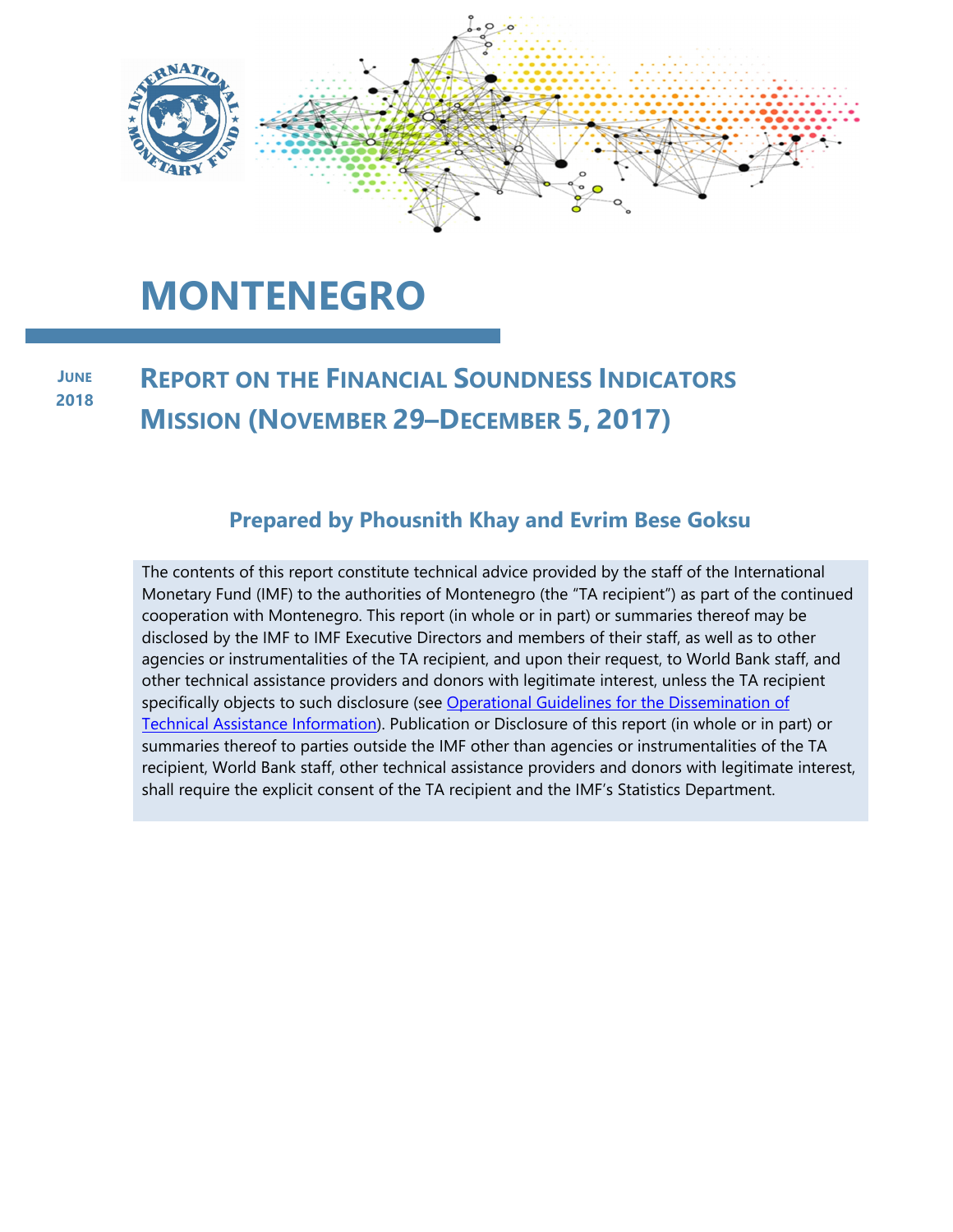## **CONTENTS**

|  | SUMMARY OF MISSION OUTCOMES AND PRIORITY RECOMMENDATIONS 44 AND 2001 12                     |    |  |
|--|---------------------------------------------------------------------------------------------|----|--|
|  |                                                                                             |    |  |
|  |                                                                                             |    |  |
|  |                                                                                             |    |  |
|  | DETAILED TECHNICAL ASSESSMENT AND RECOMMENDATIONS _______________________________           |    |  |
|  |                                                                                             |    |  |
|  | B. Regulatory and Accounting Framework Underlying the FSI Source Data ____________________9 |    |  |
|  |                                                                                             |    |  |
|  |                                                                                             |    |  |
|  |                                                                                             |    |  |
|  |                                                                                             |    |  |
|  |                                                                                             |    |  |
|  | <b>TABLES</b>                                                                               |    |  |
|  |                                                                                             |    |  |
|  |                                                                                             |    |  |
|  |                                                                                             | 13 |  |

### **APPENDICES**

| Officials Met by the Mission                |  |
|---------------------------------------------|--|
| II. Financial Soundness Indicators Metadata |  |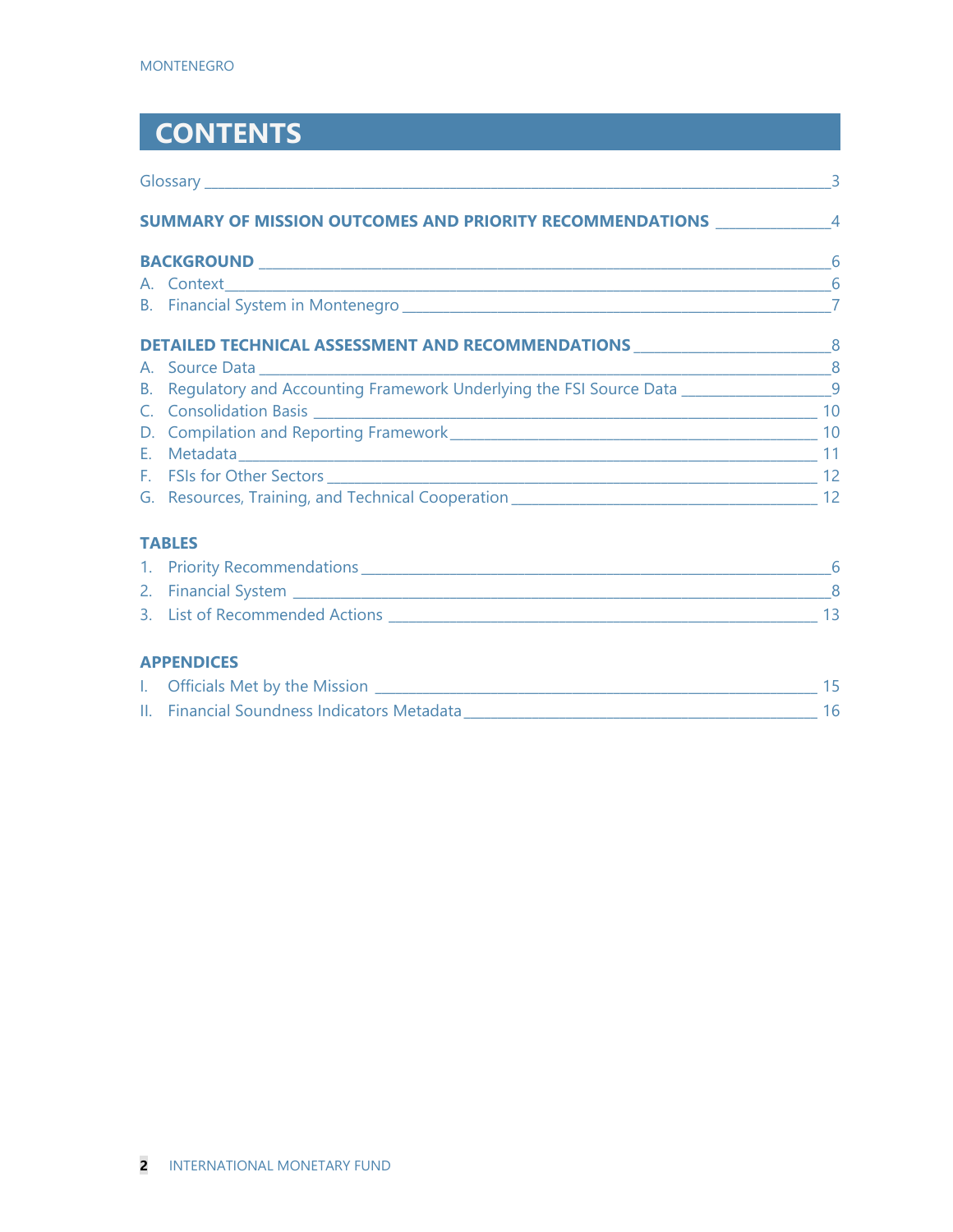## **Glossary**

| <b>CBCSDI</b><br><b>CBM</b> | Cross-border, cross-sector, domestically incorporated<br>Central Bank of Montenegro |
|-----------------------------|-------------------------------------------------------------------------------------|
| <b>COA</b>                  | Chart of accounts                                                                   |
| <b>DCCBS</b>                | Domestically controlled, cross-border, cross-sector                                 |
| DC                          | Domestic consolidation                                                              |
| DT                          | Deposit taker                                                                       |
| <b>EUR</b>                  | IMF's European Department                                                           |
| <b>FSD</b>                  | Directorate for Financial Stability and Payment System Oversight, CBM               |
| FSI                         | Financial soundness indicator                                                       |
| <b>FSI Guide</b>            | Financial Soundness Indicators Compilation Guide                                    |
| <b>HHs</b>                  | Households                                                                          |
| IAS                         | International Accounting Standards                                                  |
| IC                          | Insurance corporation                                                               |
| <b>IFRS</b>                 | International Financial Reporting Standards                                         |
| <b>SDDS</b>                 | Special Data Dissemination Standard                                                 |
| STA                         | <b>IMF's Statistics Department</b>                                                  |
| TA                          | <b>Technical assistance</b>                                                         |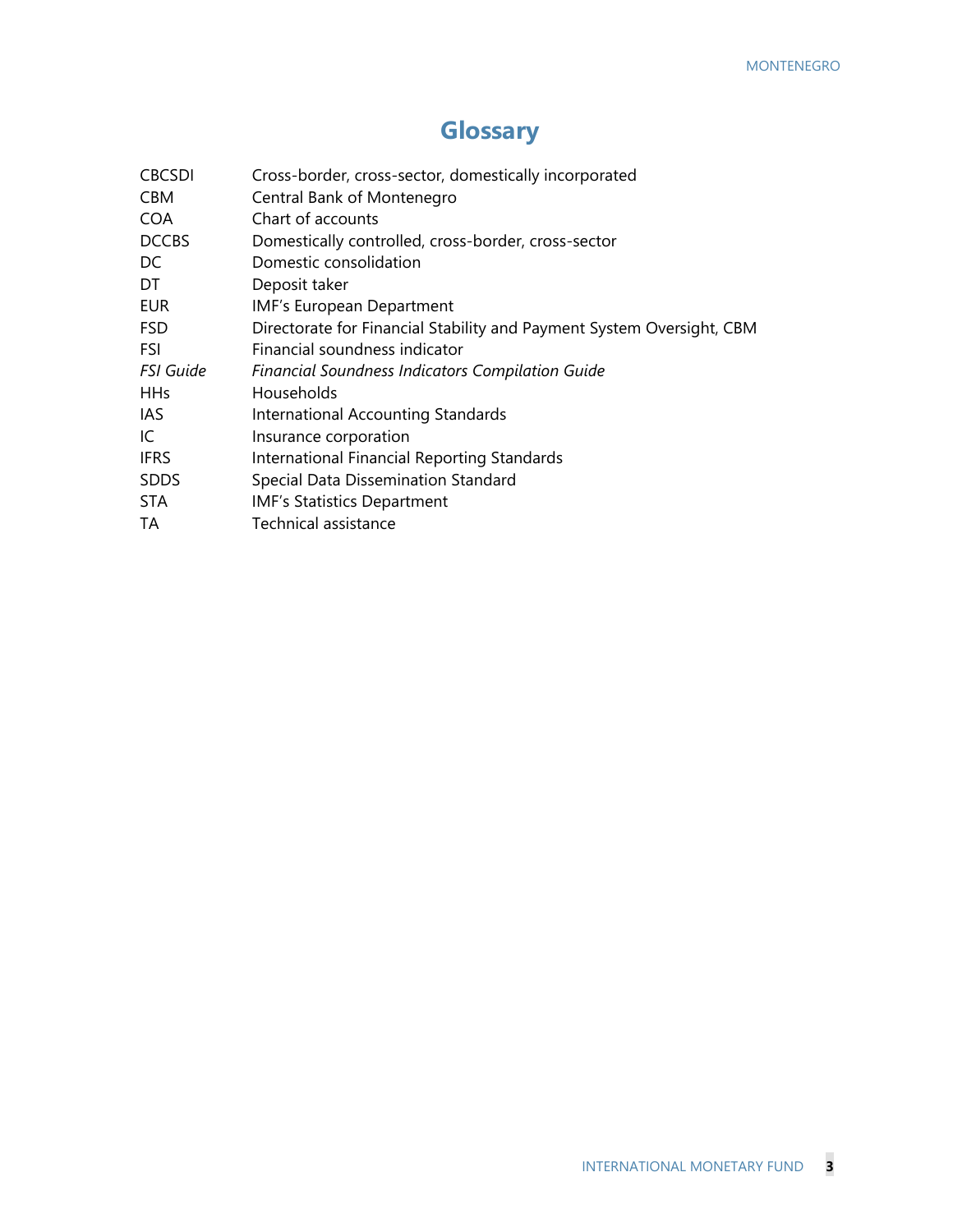## **SUMMARY OF MISSION OUTCOMES AND PRIORITY RECOMMENDATIONS**

**1. As part of the technical assistance (TA) for Montenegro and with the support of the IMF's European Department (EUR), a financial soundness indicators (FSIs) TA mission from the IMF's Statistics Department (STA) visited Podgorica, Montenegro, during November 29–December 5, 2017**. The main objectives of the mission were to develop a framework for compiling FSIs based on the IMF's *FSIs Compilation Guide (FSI Guide*). The mission was conducted with financial support from the government of the Netherlands.

**2. The Central Bank of Montenegro (CBM) is keen to regularly compile and disseminate the FSIs based on the** *FSI Guide*. The importance of closing the data gaps for financial stability analysis is also emphasized in the October 2017 IMF Report "Montenegro: Technical Assistance Report—Macroprudential Policy Framework." With the release of the FSIs on the CBM website, Montenegro will also take a step towards a possible subscription to the Special Data Dissemination Standard (SDDS).

**3. The CBM compiles and reports FSIs to EUR for the purpose of Article IV consultations, but no FSIs are reported to STA for posting on the IMF's FSI website or disseminated by the CBM on its website**. This mission was the first STA mission on financial sector statistics to work with the CBM to develop FSIs based on the *FSI Guide* to support macroprudential analysis and for dissemination.

**4. The mission mainly focused on the compilation of FSIs for the deposit takers (DTs), which cover 15 commercial banks, using the chart of accounts (COAs) and supervisory series as source data**. The commercial banks dominate the financial system of Montenegro, accounting for more than 90 percent of total financial system assets. No other financial corporations take deposits. In consultation with the Directorate for Financial Stability and Payment System Oversight (FSD), the mission used data reported by banks in the form of the COAs and supervisory data as source data for compiling FSIs as the COAs provide detailed breakdowns by counterpart sector and by type of financial instrument.

**5. The regulatory and accounting practices of the DTs are broadly in line with the** *FSI Guide,* **which defers to Basel principles and International Accounting Standards (IASs)**. All commercial banks follow Basel II to calculate regulatory data, such as Tier 1 and Tier 2 capital and risk-weighted assets, and apply the IASs to record gains and losses and to value assets and liabilities<sup>1</sup>

<sup>1</sup> These findings are also consistent with the findings of the IMF FSAP "Banking Supervision and Regulation— Technical Note," June 2016. See http://www.imf.org/en/Publications/CR/Issues/2016/12/31/Montenegro-Financial-Sector-Assessment-Program-Banking-Supervision-and-Regulation-Technical-44026.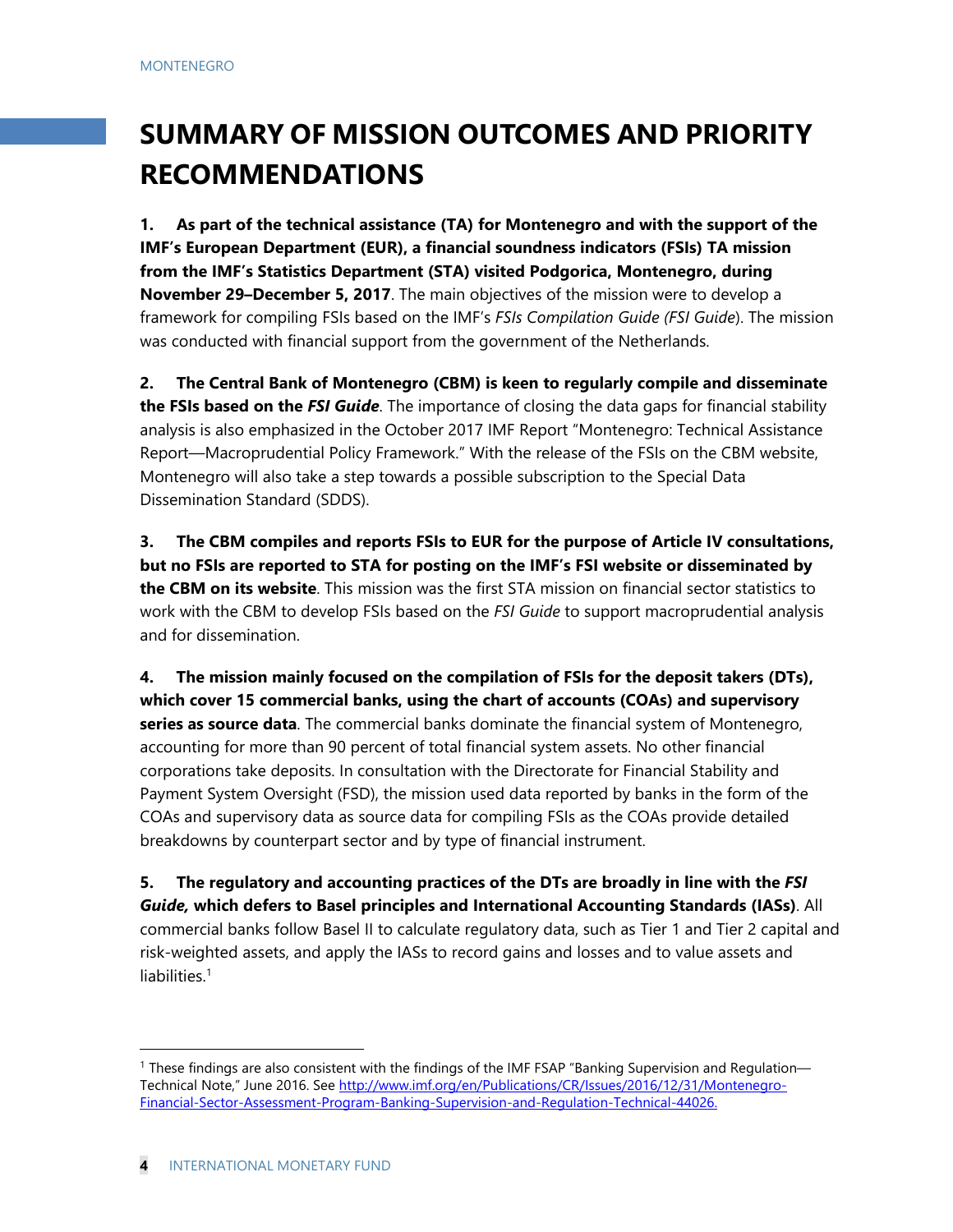**6. The mission, in collaboration with the FSD officials, mapped the COAs to the IMF's FSI reporting templates for sectoral financial statements (balance sheet and income statement), providing a tool to automatically calculate FSIs from source data**. This compilation framework reduces manual work and ensures sustainability of the FSI compilation. The source data are of high quality, but in a few cases, clarification would be needed to further improve classification by counterpart sector and by type of financial instrument. Data from 2013 were used to validate the mapping.

**7. The FSD officials confirmed that they can regularly compile FSIs using the framework developed during the mission and report them to STA on an ongoing basis**. All 12 core FSIs, as well as 9 of the 13 additional FSIs for DTs and 2 FSIs for real estate markets, have been compiled using data in the COAs and regulatory data that commercial banks report to the CBM for supervisory purposes. In addition, the mission assisted in developing FSI metadata and completing a template detailing the institutional coverage of the financial sector.

**8. It is important that the CBM officially designates a unit to be responsible for compilation, reporting, and dissemination of FSIs**. This would help coordination of the provision of timely source data and facilitate training and other staff development. Although the responsibility for compiling FSIs has not yet been officially assigned, the mission closely worked with the FSD officials on developing FSIs for DTs.

**9. There is scope for improving the quality of FSI data by further investigating the nature of selected accounts identified during the mission and updating their classification in the compilation spreadsheets**. The FSD officials should work with the relevant units of the CBM to address the identified data or classification issues based on the methodology set forth in the *FSI Guide*. Any departures from the *FSI Guide* that cannot be avoided should be documented in the FSI metadata.

**10. To support progress in the FSI compilation, the mission recommended an action plan with the following priority recommendations. Further details can be found in the section**  *Detailed Technical Assessment and Recommendations*.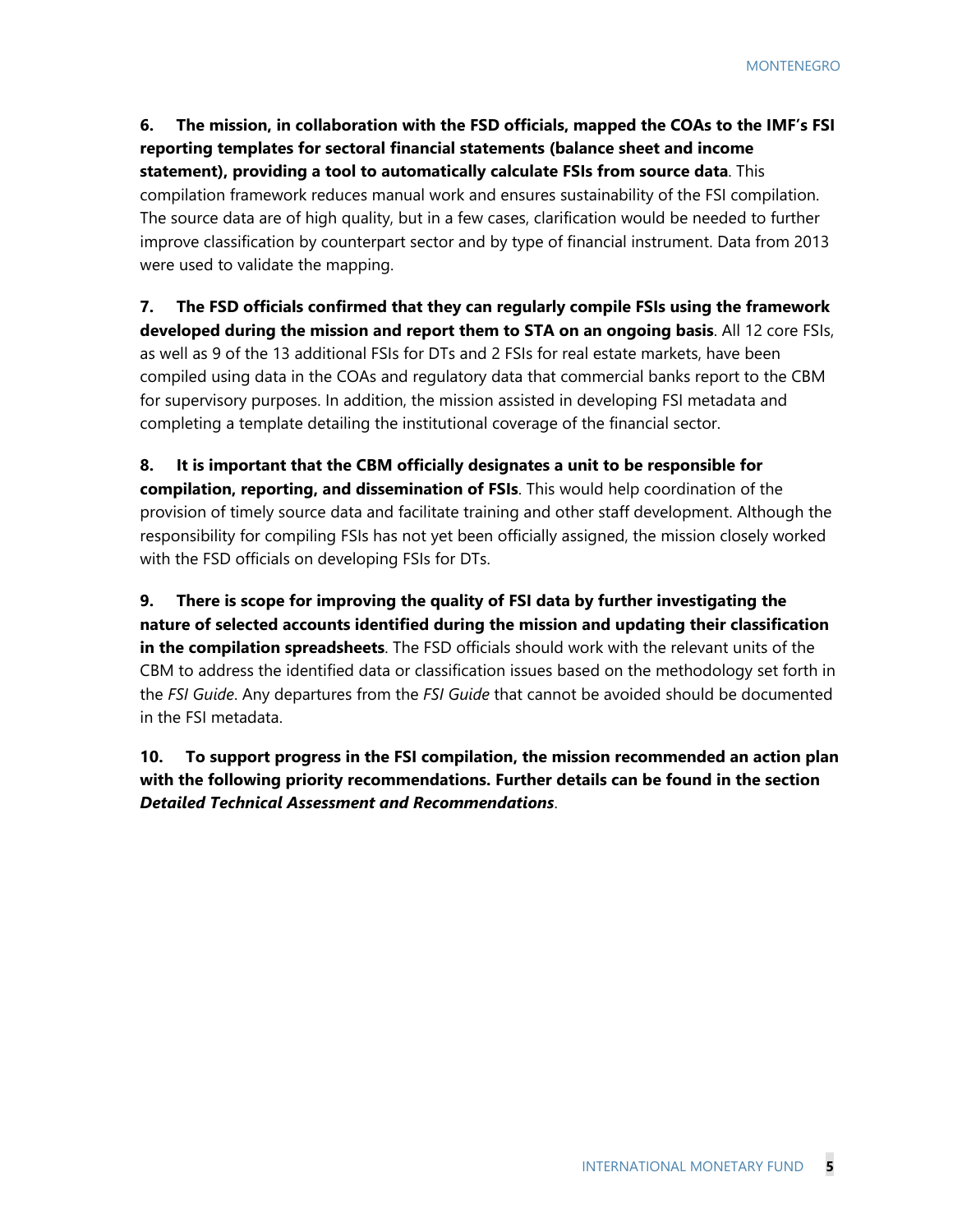| <b>Target</b><br><b>Date</b> | <b>Priority Recommendation</b>                                                                                                                                                                                                                                                                                                                                                                                                                         | <b>Responsible</b><br><b>Institutions</b> |
|------------------------------|--------------------------------------------------------------------------------------------------------------------------------------------------------------------------------------------------------------------------------------------------------------------------------------------------------------------------------------------------------------------------------------------------------------------------------------------------------|-------------------------------------------|
| <b>August</b><br>2018        | Officially designate a specific unit within the CBM to work on FSIs.                                                                                                                                                                                                                                                                                                                                                                                   | <b>CBM</b><br><b>Management</b>           |
| <b>August</b><br>2018        | Finalize and report to STA the sectoral income statement (FSI template<br>Annex 2), the sectoral balance sheet (FSI template Annex 3), and<br>memorandum series (FSI template Annex 4) for DTs using the<br>compilation spreadsheets developed during the mission, including data<br>beginning from 2013 with a quarterly periodicity as a minimum.                                                                                                    | <b>CBM [FSD]</b>                          |
| <b>October</b><br>2018       | Start regular reporting to STA, for posting on the IMF's FSI website, the<br>sectoral income statement (FSI template Annex 2), the sectoral balance<br>sheet (FSI template Annex 3) and memorandum series (FSI template<br>Annex 4) for DTs including data beginning with the first quarter of<br>2013 at a quarterly frequency, the institutional coverage (FSI template<br>FS1) for 2017 at an annual frequency, and FSI metadata (FSM<br>template). | <b>CBM [FSD]</b>                          |

### **Table 1. Priority Recommendations**

## **BACKGROUND**

## **A. Context**

**11. This technical assistance mission to develop FSIs was the first IMF Statistics Department mission on financial sector statistics with the Central Bank of Montenegro**. STA has fielded multiple missions to Montenegro in real sector, government finance, and external sector statistics during the last ten years. The CBM is now keen on improving their financial sector statistics by compiling FSIs using the *FSI Guide* as reference and reporting them to STA.

**12. No FSIs are yet being reported to STA for dissemination on the IMF's FSI website, nor disseminated by the CBM on its website**. However, the CBM compiles and reports some FSIs to IMF's European Department (EUR) for the purpose of IMF Article IV consultations as well as Financial Sector Assessment Program (FSAP).

**13. The importance of closing the data gaps for financial stability analysis is also emphasized in the October 2017 IMF Report "Montenegro: Technical Assistance Report-Macroprudential Policy Framework**."2 The report indicates that "in monitoring risks in the financial sector, the CBM relies mainly on core FSIs of the banking sector. As the financial sector is bank dominated, these indicators are a natural starting point for monitoring systemic risks."

<sup>2</sup> http://www.imf.org/en/Publications/CR/Issues/2017/10/19/Montenegro-Technical-Assistance-Report-Macroprudential-Policy-Framework-45325.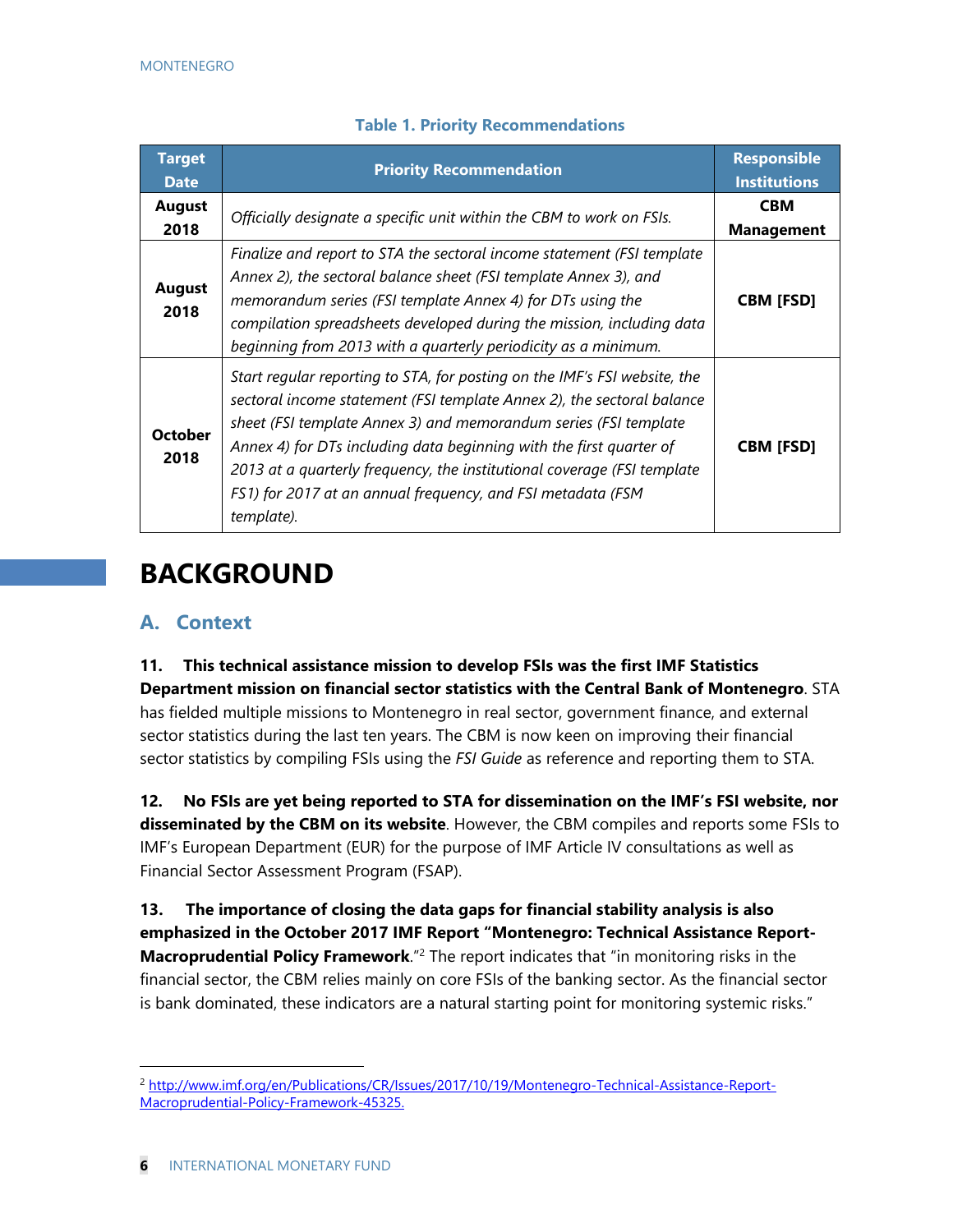Ensuring that FSIs are compiled in accordance with international standards will further support the CMB's effort to monitor financial sector risks.

## **B. Financial System in Montenegro**

**14. The CBM performs traditional central bank functions including responsibility for financial stability as well as licensing and supervision of financial institutions**. 3 Even though Montenegro is not part of the European Union, the euro is used as the legal tender. The financial stability mandate is being carried out by the Department for Financial Stability, Statistics and Research Department (FSD) of the CBM.

**15. The CBM is responsible for the oversight of the commercial banks and all other credit institutions**. Legislative amendments were made and are expected to be implemented by April 2018 to extend the regulatory perimeter to capture the activities of all credit institutions, including nonbank factoring and leasing companies, microcredit finance institutions, as well as purchase of receivables and credit-guarantee operations. Insurance companies and investment and pension funds are supervised by insurance supervisory agency and securities exchange commission, respectively.

**16. The financial system of Montenegro is dominated by banks, which constitute around 90 percent of the financial system assets (about 96 percent of GDP)**. Fifteen banks operate in Montenegro. Foreign-controlled banks (9 out of 15 banks) hold around 74 percent of the banking sector's assets. Lending to the household sector accounts for almost 50 percent of total loans. The six microcredit finance institutions, which are not allowed to perform deposit taking operations, constitute 1.3 percent of the financial sector assets. Insurance sector, while small in terms of market share, has been growing.

 $\overline{a}$ 

 $3$  Except some nonbank financial institutions such as insurance companies and investment funds.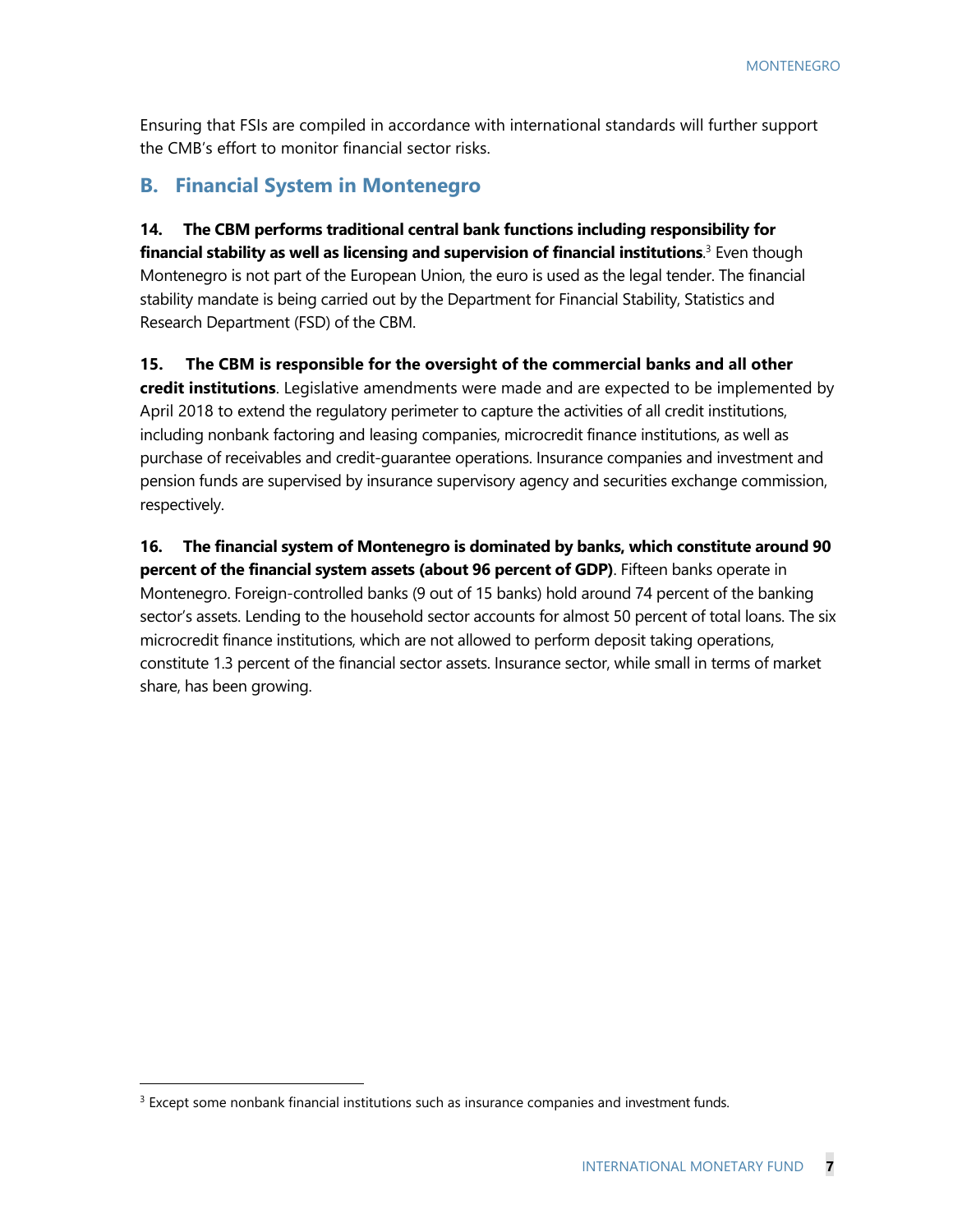### **Table 2. Financial System**

(thousand Euros, end-2016)

|                                       |                   |                     | Share in Total               | Share in Total<br>Financial |
|---------------------------------------|-------------------|---------------------|------------------------------|-----------------------------|
|                                       |                   | $#$ of              | Assets of Sub- Sector Assets |                             |
| Financial Corporations (FC) Sector    | <b>Asset Size</b> | <b>Institutions</b> | Sector (%)                   | $(\%)$                      |
| <b>Central Bank of Montenegro</b>     |                   |                     |                              |                             |
| <b>Other Depository Corporations</b>  |                   |                     |                              |                             |
| <b>Commercial Banks</b>               |                   |                     |                              |                             |
| Domestically controlled               | 980,918           | 6                   | 25.9%                        | 23.5%                       |
| Foreign controlled                    | 2,809,337         | 9                   | 74.1%                        | 67.2%                       |
| <b>Total ODCs</b>                     | 3,790,255         | 15                  | 100.0%                       | 90.6%                       |
| <b>Other Financial Corporations</b>   |                   |                     |                              |                             |
| <b>Insurance Companies</b>            | 196,681           | 11                  | 50.1%                        | 4.7%                        |
| <b>Pension Funds</b>                  | 566               | $\overline{2}$      | 0.1%                         | 0.0%                        |
| <b>Other Financial Intermediaries</b> | 194,981           | 19                  | 49.7%                        | 4.7%                        |
| Leasing Companies                     | 45,209            | 4                   | 11.5%                        | 1.1%                        |
| Micro-credit Finance Institutions     | 55,576            | 6                   | 14.2%                        | 1.3%                        |
| Investment Funds                      | 94,196            | 9                   | 24.0%                        | 2.3%                        |
| <b>Total OFCs</b>                     | 392,228           | 32                  | 100.0%                       | 9.4%                        |
| <b>Total Financial Sector</b>         | 4,182,483         | 47                  |                              | 100.0%                      |

## **DETAILED TECHNICAL ASSESSMENT AND RECOMMENDATIONS**

## **A. Source Data**

**17. The mission reviewed source data for DTs (COAs and supervisory series) and found them broadly adequate for the compilation of FSIs based on the methodology set out in the** *FSI Guide*. The COAs include data on assets and liabilities broken down by type of financial instrument and by counterpart sector, and data on incomes and expenses with required details for compiling FSIs based on the *FSI Guide*. However, in a couple of cases, further clarification on the nature of data items would be required for a precise classification by counterpart sector and by type of financial instrument. These issues stem from the account descriptions used in the COAs (such as non-amortized discount Dr/Cr, receivables purchased (factoring) Dr, accruals: loans Dr) that serve the accounting purposes, but are not sufficiently clear in terms of the counterpart sectors and the type of financial instrument for statistical purposes. The clarification from the accounting experts at the CBM will further improve the details of source data for compiling FSIs.

**18. In addition to the availability of breakdowns, the building blocks underlying the source data for deposit takers are found to be broadly in line with the related international regulatory, accounting, and statistical standards**. These building blocks include the distinction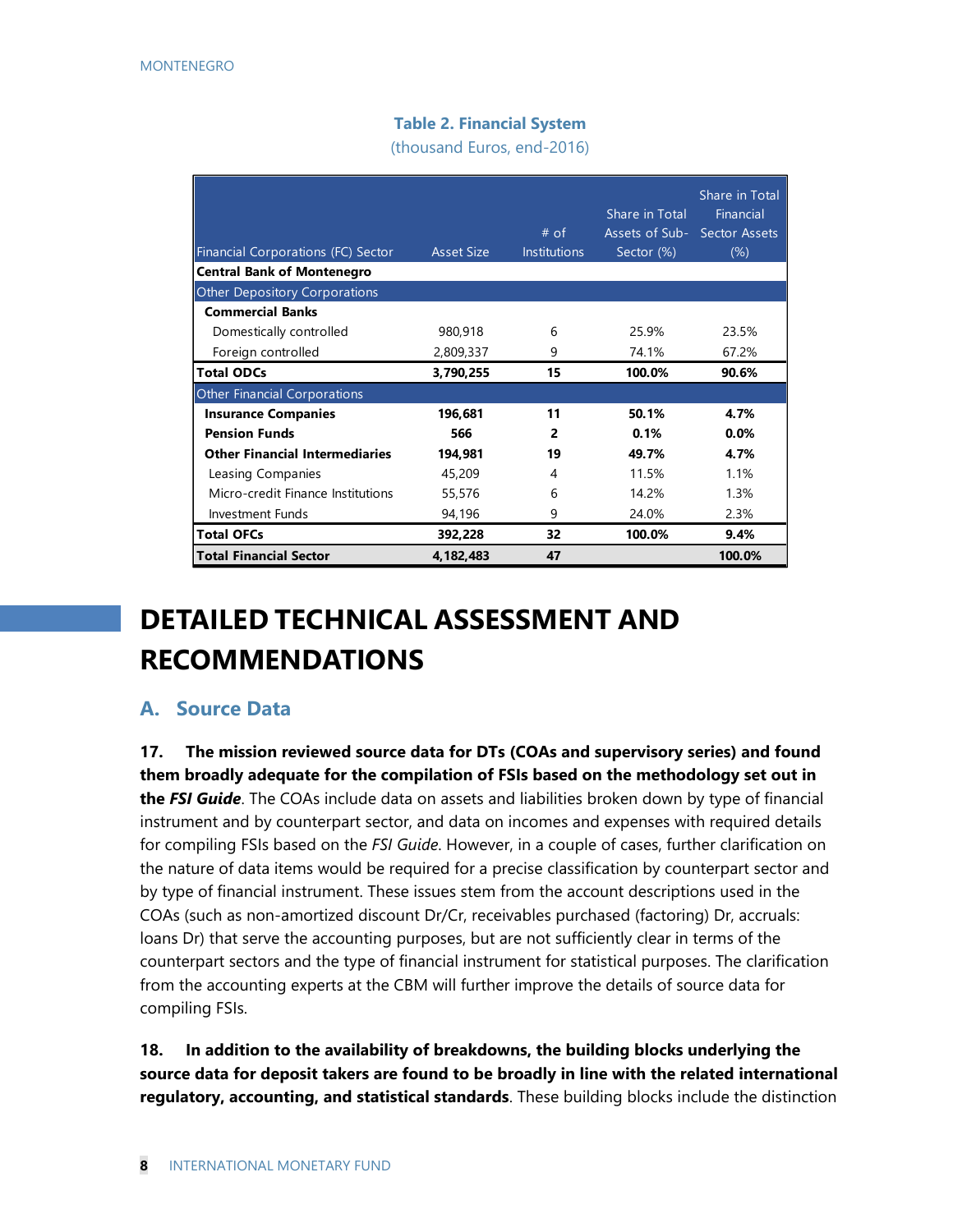MONTENEGRO

between residents and nonresidents, the application of accrual accounting, the sectoring of institutional units, the classification of assets and liabilities by type of financial instrument, and the calculation of supervisory series (such as regulatory capital, risk-weighted assets, nonperforming loans etc.). The FSI Guide allows the application of the national practices to measure some underlying series for FSIs, such as large exposures, which is also the case for Montenegro.

**19. The current data collection system is adequate for compiling FSIs in terms of data frequency and timeliness**. As noted earlier, two key data sources for DTs are (1) COAs and (2) supervisory series. The former are collected with a monthly frequency. The latter are collected with a quarterly frequency and include supervisory series (e.g., Tier 1, Tier 2 capital) as well as other data on DTs for supervisory purposes. Quarterly and monthly data are collected within 20 days and 8 days after the end of the reference period, respectively. Annual data are collected within 1.5 month after the end of the reference year.

**20. The understanding of how key underlying series are calculated is important for a proper interpretation of FSIs**. Although the *FSI Guide* provides guidance on the calculation of the FSI underlying series, the calculation of some data series used by national FSI compilers is not always fully in line with the *FSI Guide* due to lack of required detail. Furthermore, there might be some adjustments to the underlying series for the FSI calculation. The *FSI Guide* also defers to national practices for the calculation of some underlying series. This situation applies to Montenegro, and details of deviations and country specific practices are provided in the FSI metadata which are presented in Appendix II.

#### **21.** *Recommended Action:*

 Address the data issues identified during the mission and update the compilation spreadsheets as needed.

## **B. Regulatory and Accounting Framework Underlying the FSI Source Data**

**22. All banks operating in Montenegro follow Basel II regulatory framework since 2009**. In this regard, the calculation of supervisory series, such as Tier 1 capital, Tier 2 capital, and risk-weighted assets is in line with the *FSI Guide*, which fully defers to Basel principles regarding the definition and calculation of these data series. In addition, as part of the process of aligning its policies and practices with those of the European Union (EU), Montenegro is also working towards implementation of the EU Capital Requirements Regulation and Directive (CRR/CRD IV). The CBM is implementing a conservative approach to Basel II implementation by requiring higher minimum capital ratio (10 percent), as well as additional capital requirement for individual banks as relevant.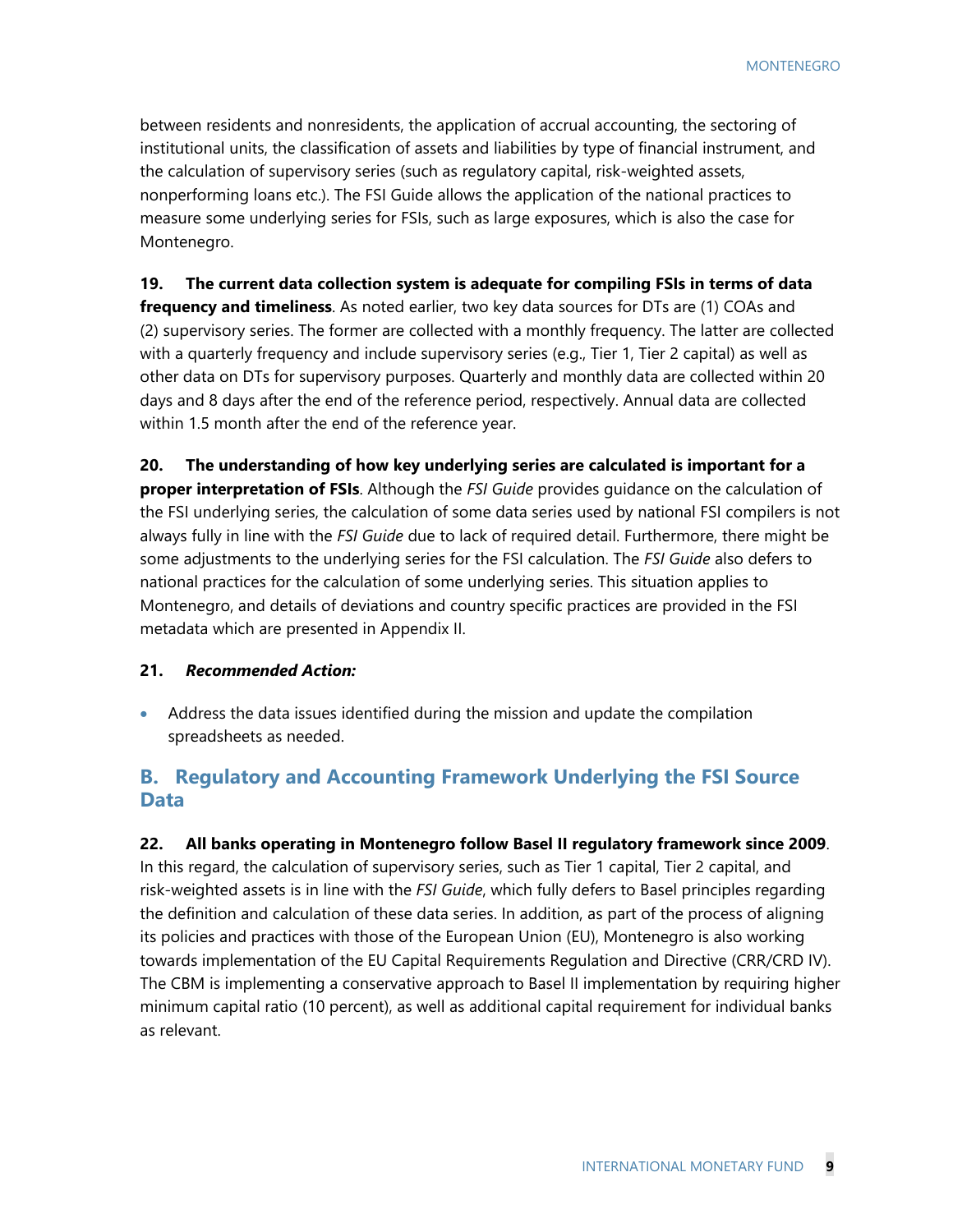**23. Commercial banks in Montenegro have been implementing IAS39 since 2013 and are expected to start implementing the International Financial Reporting Standards 9 (IFRS9) in 2018**. In this regard, the recording of gains and losses, as well as asset/liability valuations applied by banks are in line with the *FSI Guide*, which defers to IASs or IFRSs regarding the accounting rules that should be used in the recording of gains and losses. Some amendments would also be made in the COA based on the implementation of IFRS9, but these amendments will not have any substantial effects on the mapping exercise and the compilation of the FSIs.<sup>4</sup>

## **C. Consolidation Basis**

**24. FSIs for Montenegro are compiled using a "domestic consolidation" (DC) basis, which is appropriate as the banks in Montenegro do not have subsidiaries abroad**. The DC basis includes data for resident DTs along with those of their branches and subsidiaries in the same sector that are also resident in the domestic economy. Although the *FSI Guide* recommends using either a "cross-border, cross-sector, domestically incorporated" (CBCSDI)<sup>5</sup> or a "domestic controlled, cross-border, cross-sector" (DCCBCS)<sup>6</sup> basis, it also provides the DC basis as an alternative when resident DTs have no nonresident subsidiaries and few or no domestically controlled non-DT subsidiaries, which is the case for Montenegro.

## **D. Compilation and Reporting Framework**

**25. The mission discussed with CBM officials basic concepts, data requirements, and usefulness of FSIs**. The CBM already compiles some FSIs for the purpose of Article IV consultations and FSAP. However, these indicators are not published on the CBM's website nor reported to STA. No FSI underlying series or metadata are being disseminated.

**26. The mission developed a tool to automatically calculate FSIs from source data**. In

collaboration with the FSD officials, the mission mapped the COAs to the IMF's FSI templates for sectoral financial statements (balance sheet and income statement). This compilation framework would reduce manual work and ensure sustainability of the FSI compilation. Using the available source data, all 12 core FSIs, 10 of the 13 additional FSIs for DTs, as well as two FSIs for real estate markets were compiled. Available source data allows for quarterly compilation of most of the FSIs for DTs, and monthly compilation of those indicators that are derived only from COAs. In addition, the mission assisted in developing a template for the institutional coverage as well as

<sup>4</sup> Based on IRFS9, banks are obliged to take into account both expected and contingent losses, and it is expected that the existing prudential filters will help ease the transition to IFRS9.

<sup>&</sup>lt;sup>5</sup> CBCSDI covers the data of domestically incorporated, domestically controlled entities in the sector, as well as domestically incorporated subsidiaries of foreign entities classified in the same sector, along with the data of these domestically incorporated entities' branches and subsidiaries (both domestic and foreign residents), as well as in other sectors.

<sup>6</sup> DCCBS covers the data of domestically incorporated, domestically controlled entities in the sector, their branches (domestic and foreign), and all their subsidiaries (domestic and foreign) that are classified in the same sector as well as in other sectors.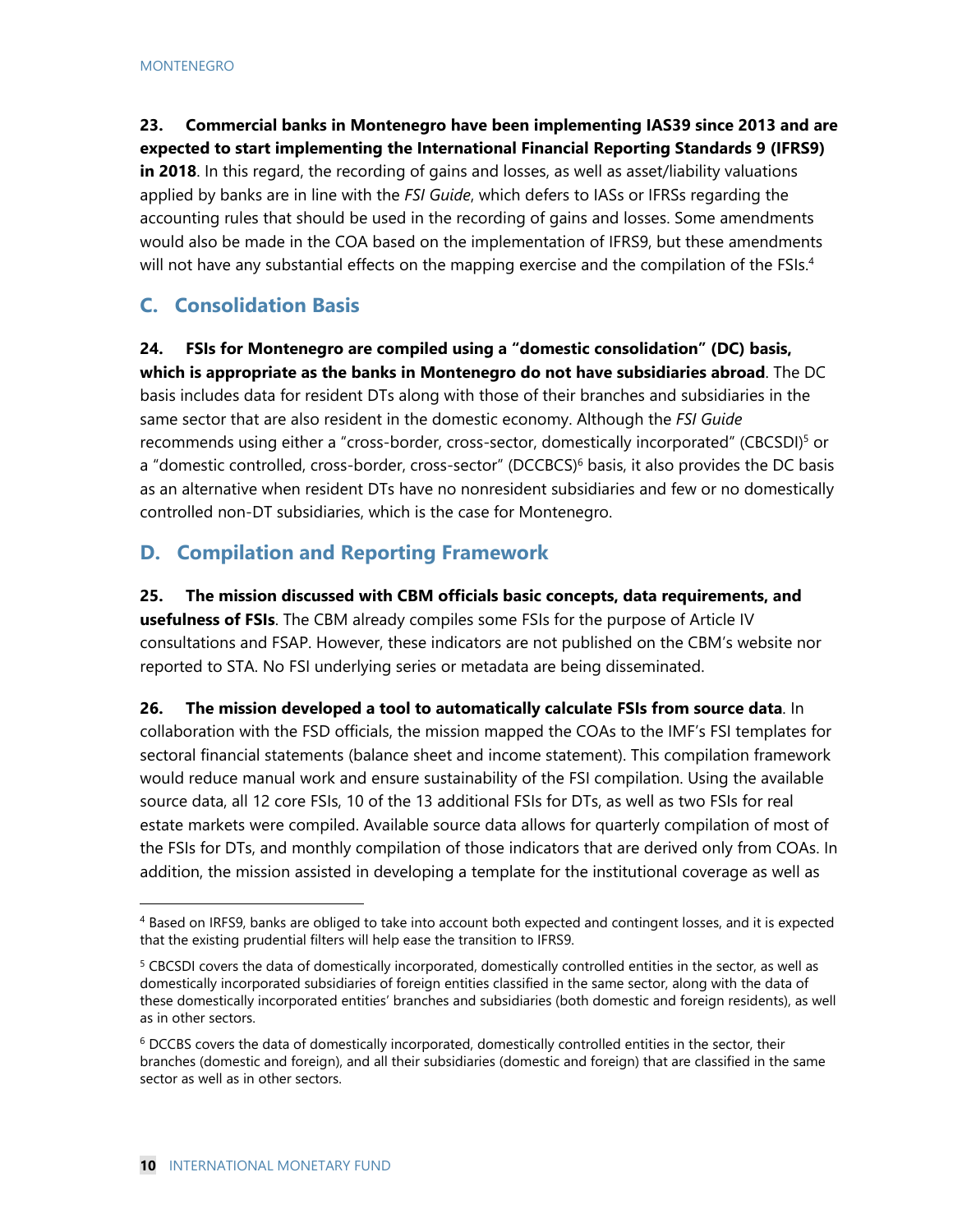FSI metadata. The FSD officials confirmed that they are able to compile FSIs using the framework developed during the mission and report them to STA on a regular basis.

**27. The mission found minor deviations between the FSIs calculated during the mission with those that have been used for national analysis**. The mission and CBM officials understand the reasons for these minor differences<sup>7</sup> and therefore aim to further improve the data.

**28. The CBM aims to regularly provide FSIs to STA at a minimum of quarterly frequency, with data going back to 2013**. The underlying methodology of the source data for DTs was amended in January 2013, particularly due to the adoption of the International Accounting Standards. It will thus be challenging to provide consistent data prior to 2013.

**29. The CBM is keen for the regular compilation of FSIs based on the** *FSI Guide* **for reporting to the IMF.** This will support the CBM's key responsibility to safeguard financial sector stability. With the release of the FSIs on the CBM's website, Montenegro will also take a step towards a possible subscription to SDDS.

#### **30.** *Recommended Actions:*

- Finalize and report to STA the sectoral income statement (FSI template Annex 2), the sectoral balance sheet (FSI template Annex 3), memorandum series (FSI template Annex 4), and FSIs with underlying series (FSD template) for DTs using the compilation spreadsheets developed during the mission including data beginning from 2013.
- The CBM to start regular reporting to STA, for posting on the IMF's FSI website, the sectoral income statement (FSI template Annex 2), the sectoral balance sheet (FSI template Annex 3), memorandum series (FSI template Annex 4), and FSIs with underlying series (FSD template) for DTs including data from the first quarter of 2013, and the institutional coverage (FS1 template) for 2017.

## **E. Metadata**

-

#### **31. The mission highlighted the need to complement the FSI data with the**

**corresponding metadata**. Metadata are key to interpret FSIs and to allow for cross-country comparisons. Any deviations from the recommendations of the *FSI Guide* should be explained in the metadata and updated when necessary. Metadata should also contain information on the content and coverage of the FSIs, as well as the accounting conventions and other national guidelines. The information should be updated when changes are observed, for instance, when commercial banks adopt Basel III.

 $<sup>7</sup>$  For examples, such minor differences include the calculation of "NPLs Net of Provisions to Capital" and "Large</sup> Exposures to Capital" ratios where the mission used total regulatory capital as denominators based on the 2017 amendments to the *FSI Guide*, while the national calculations used the balance sheet capital.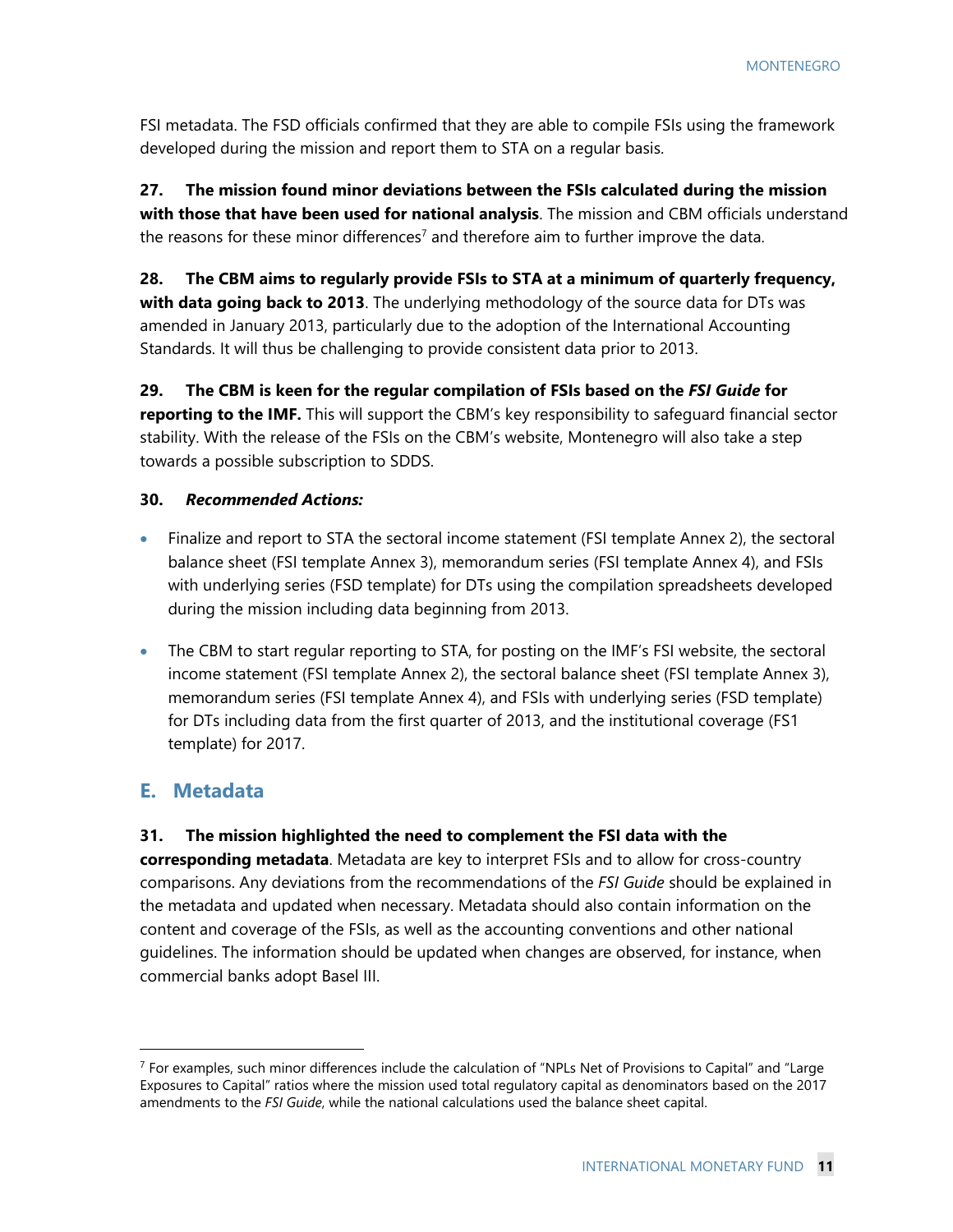#### **32.** *Recommended Action:*

Finalize the FSI metadata developed during the mission and submit it to STA.

## **F. FSIs for Other Sectors**

**33. The financial performance of commercial banks' counterpart sectors as well as key markets has direct impact on the soundness of the financial sector**. These sectors include nonbank financial institutions, nonfinancial corporations, and households as well as real estate markets. Given the nonavailability of source data for these other sectors, the mission did not focus on the compilation of FSIs for these sectors, but stressed the importance of the CBM's coordination with other relevant agencies to explore the possibility of receiving source data for these sectors and markets.

#### **34.** *Recommended Actions:*

- Coordinate with regulators of other financial institutions that are not under the CBM's supervision to draw a work program to collect data for compiling FSIs for other financial corporations.
- Coordinate with other relevant statistical agencies to explore the possibility to collect data for compiling FSIs for nonfinancial corporations and households.

## **G. Resources, Training, and Technical Cooperation**

**35. The CBM would be expected to officially designate a unit to be responsible for the regular compilation, reporting, and dissemination of FSIs**. Although official designation has not yet been made, the FSD worked with the mission to develop the FSI compilation framework. As data reported by commercial banks are already validated by the bank supervisors and monetary statisticians, the FSD only needs to prepare source data using the COAs and supervisory series for inclusion in the compilation spreadsheets. The designation of a specific unit to work on FSIs is important to ensure that the FSI compilers can coordinate and obtain source data in a timely manner and to facilitate training and other staff development.

#### **36.** *Recommended Action:*

Officially designate a specific unit within the CBM to work on FSIs.

**37. It is important to ensure that FSI compilers in Montenegro receive training on FSI methodology to contribute to a continued improvement of the FSI production process**. As of December 2017, the FSD has three officials, including the FSD director. The CBM officials were of the view, and the mission agreed, that staff training is required to enhance their understanding of FSI concepts and definitions as well as their interpretation of FSIs in the context of financial stability analysis. One CBM official has already participated in a training course on FSIs at the Joint-Vienna Institute and found it very useful.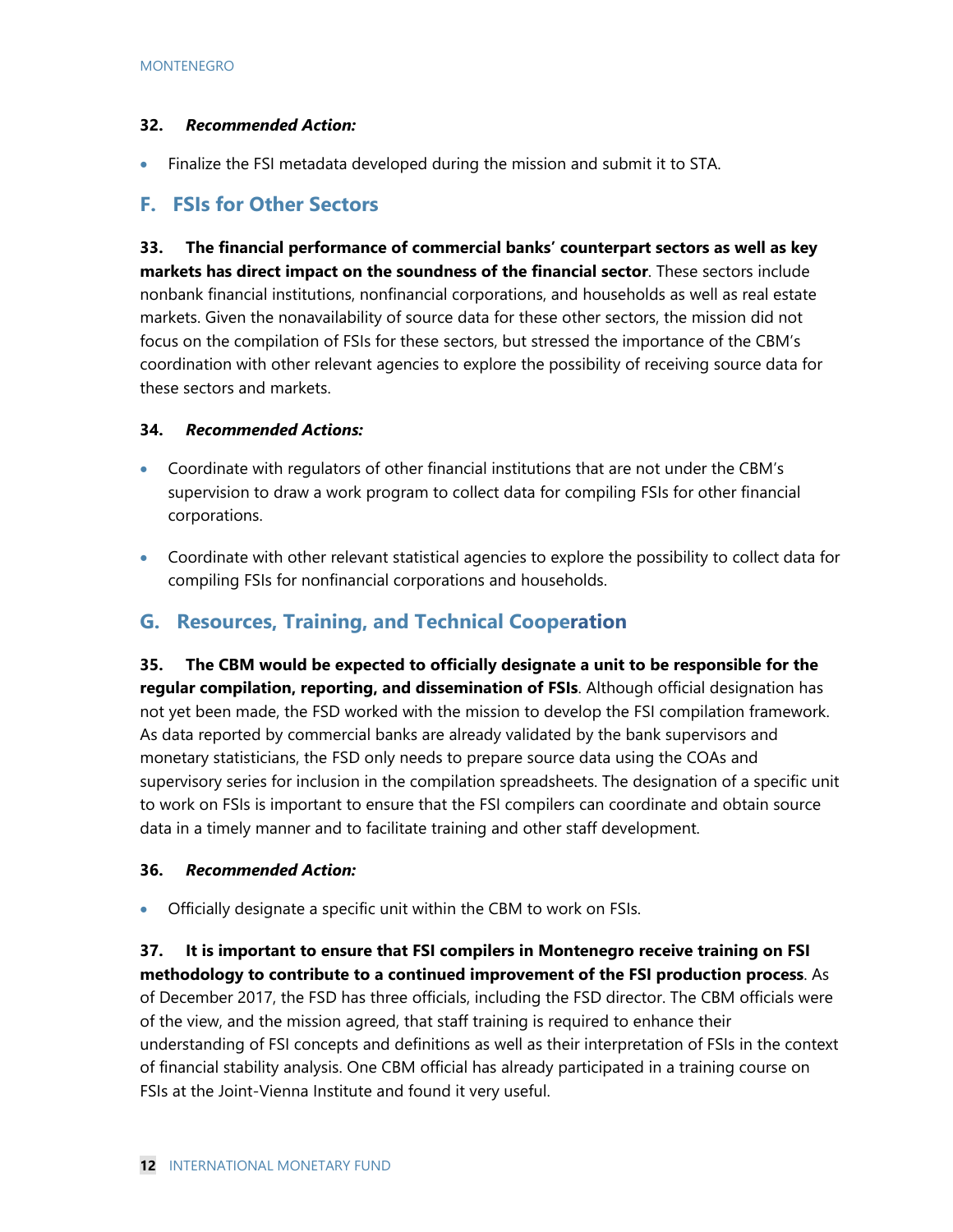#### **38.** *Recommended Action:*

 Support FSD officials for their participation in the IMF's FSI courses to improve their methodological knowledge and skills in compilation and interpretation of FSIs.

## **39. The CBM officials indicated that no further TA on FSIs for DTs would be needed at**

**this stage**. The mission and the CBM officials were of the view that technical support to address pending issues can be provided by STA staff from the IMF's headquarters through e-mail.

| <b>Priority</b> | <b>Action/Milestone</b>              | <b>Risk/Assumption/Verifiable</b><br><b>Indicator</b>                                     | <b>Target</b><br><b>Completion</b><br>date |
|-----------------|--------------------------------------|-------------------------------------------------------------------------------------------|--------------------------------------------|
|                 |                                      | Outcome: Core and encouraged FSIs are compiled for official dissemination and for posting |                                            |
|                 | on the IMF's website                 |                                                                                           |                                            |
| H.              | Officially designate a specific unit | A unit in the CBM officially                                                              | August 2018                                |
|                 | within the CBM to work on FSIs.      | responsible for compiling and                                                             |                                            |
|                 |                                      | disseminating FSIs, including the                                                         |                                            |
|                 |                                      | FSI reporting to STA for posting on                                                       |                                            |
|                 |                                      | the IMF's FSI website. <b>Benchmark</b> .                                                 |                                            |
| H               | Finalize and report to STA for       | The compilation spreadsheets                                                              | August 2018                                |
|                 | review the sectoral income           | developed during the mission,                                                             |                                            |
|                 | statement (FSI template Annex 2),    | including data from the first quarter                                                     |                                            |
|                 | the sectoral balance sheet           | of 2013, reported to STA for review.                                                      |                                            |
|                 | (FSI template Annex 3),              | <b>Benchmark.</b>                                                                         |                                            |
|                 | memorandum series (FSI template      |                                                                                           |                                            |
|                 | Annex 4), and FSIs with underlying   |                                                                                           |                                            |
|                 | series (FSD template) for DTs using  |                                                                                           |                                            |
|                 | the compilation spreadsheets         |                                                                                           |                                            |
|                 | developed during the mission         |                                                                                           |                                            |
|                 | including data beginning from        |                                                                                           |                                            |
|                 | 2013.                                |                                                                                           |                                            |

**Table 3. List of Recommended Actions**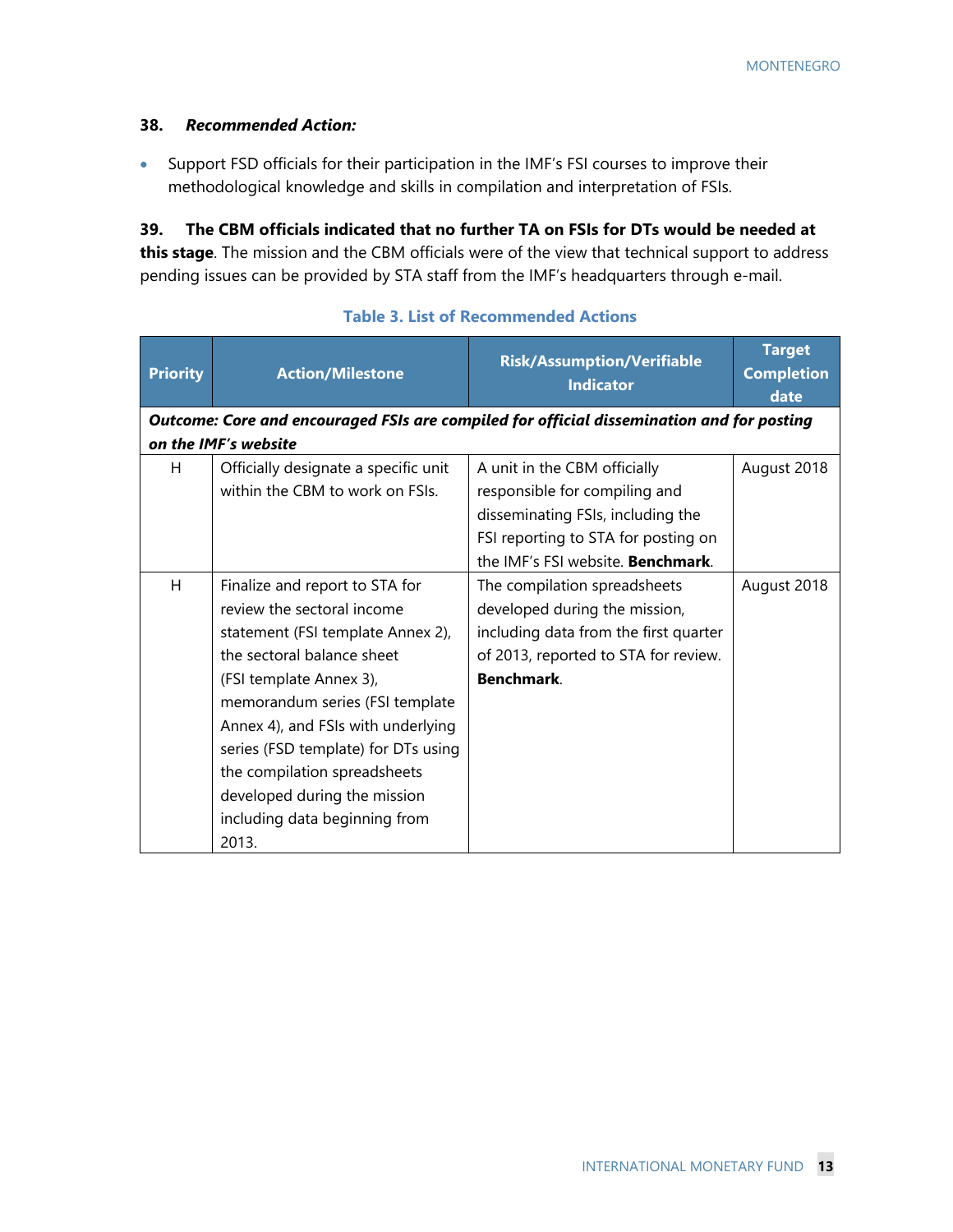| <b>Priority</b> | <b>Action/Milestone</b>                                                                                                                                                                                                                                                                                                                                                                                                                                     | <b>Risk/Assumption/Verifiable Indicator</b>                                                                                                                                                                                                                                                                                          | <b>Target</b><br><b>Completion</b><br>date |
|-----------------|-------------------------------------------------------------------------------------------------------------------------------------------------------------------------------------------------------------------------------------------------------------------------------------------------------------------------------------------------------------------------------------------------------------------------------------------------------------|--------------------------------------------------------------------------------------------------------------------------------------------------------------------------------------------------------------------------------------------------------------------------------------------------------------------------------------|--------------------------------------------|
| H               | Start regular reporting to STA,<br>for posting on the IMF's FSI<br>website, the sectoral income<br>statement (FSI template Annex<br>2), the sectoral balance sheet<br>(FSI template Annex 3),<br>memorandum series<br>(FSI template Annex 4), and<br>FSIs with underlying series<br>(FSD template) for DTs<br>including data from 2013 with<br>a quarterly frequency, and the<br>institutional coverage<br>(FS1 template) from 2017 at<br>annual frequency. | FSIs for DTs together with the<br>associated sectoral financial statements<br>and memorandum series with data<br>from the beginning of 2017, on a<br>quarterly basis, and with data from<br>2013 to 2016, on an annual basis,<br>published on the IMF's FSI website<br>along with the institutional coverage<br>for 2017. Benchmark. | October<br>2018                            |
| Н               | Finalize the FSI metadata<br>developed during the mission<br>and submit it to STA.                                                                                                                                                                                                                                                                                                                                                                          | The FSI metadata published on the<br>IMF's FSI website. Benchmark.                                                                                                                                                                                                                                                                   | October<br>2018                            |
| Η               | Address the compilation and<br>data issues identified during<br>the mission and update the<br>compilation spreadsheets as<br>needed.                                                                                                                                                                                                                                                                                                                        | The FSI data quality improved.                                                                                                                                                                                                                                                                                                       | October<br>2018                            |
| M               | Coordinate with regulators of<br>other financial institutions that<br>are not under the CBM's<br>supervision to draw a work<br>program to collect data for<br>compiling FSIs for other<br>financial corporations.                                                                                                                                                                                                                                           | A work program agreed with the<br>relevant regulators and ready for<br>implementation.                                                                                                                                                                                                                                               | December<br>2018                           |
| M               | Coordinate with other relevant<br>statistical agencies to explore<br>the possibility to collect data<br>for compiling FSIs for<br>nonfinancial corporations and<br>households.                                                                                                                                                                                                                                                                              | Coordination established with other<br>relevant statistical agencies to discuss<br>the data need and possibility of data<br>collection.                                                                                                                                                                                              | December<br>2018                           |

#### **Table 3. List of Recommended Actions (concluded)**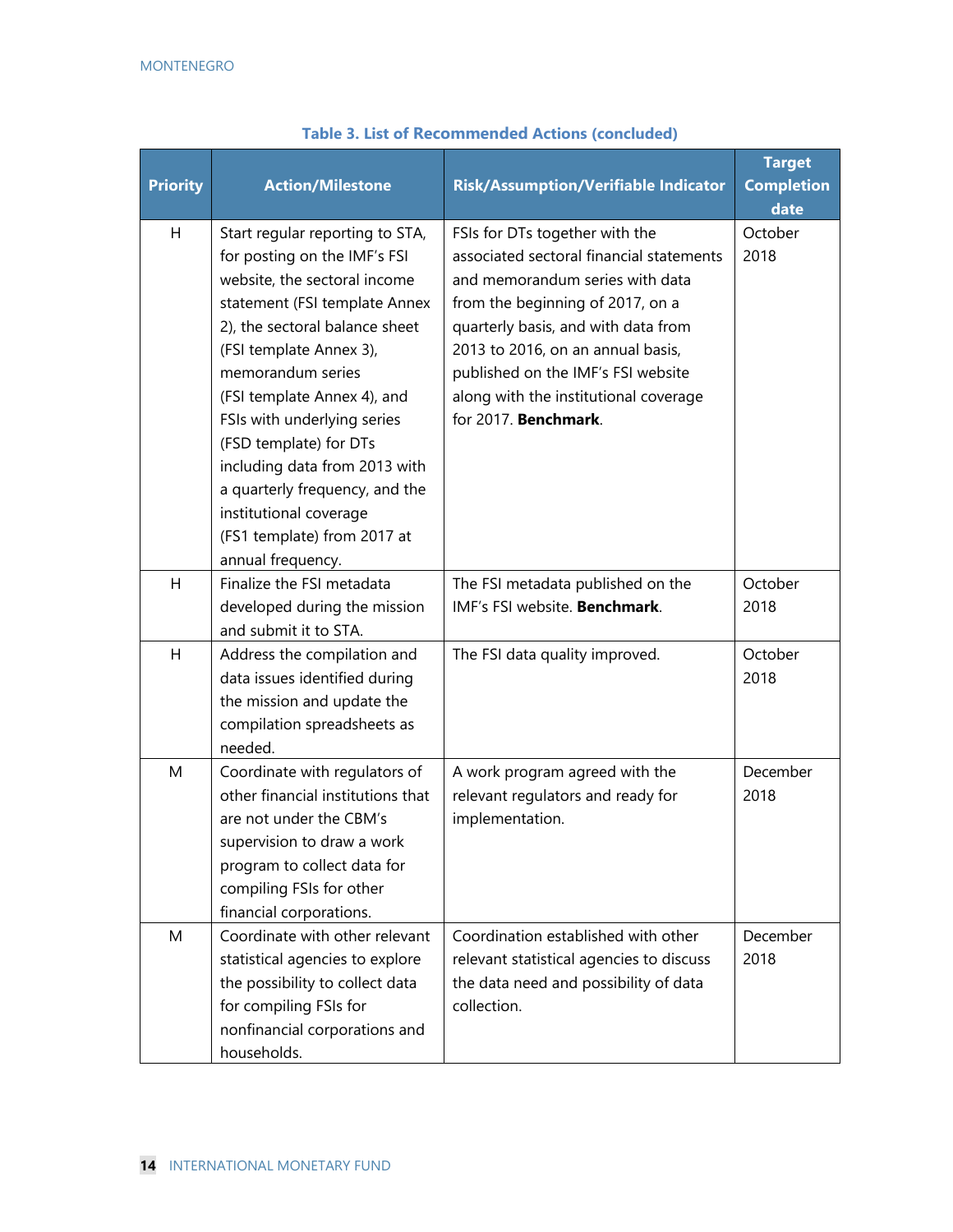## **Appendix I. Officials Met by the Mission**

| <b>Name</b>                        | <b>Title, Institutions</b>                                                   |
|------------------------------------|------------------------------------------------------------------------------|
| Mr. Nikola Fabris                  | Vice-governor for Financial Stability and Payment Systems                    |
| Ms. Marijana Mitrovic<br>Mijatovic | Head, Department of Financial Stability, Research and Statistics             |
| Mr. Borko Bozovic                  | Head of Directorate for Financial Stability and Payment Systems<br>Oversight |
| Mr. Mladen Radulovic               | Head of Division for Financial Stability                                     |
| Mr. Srdan Sukovic                  | Special Advisor to the Director of Bank Supervision Department               |
| Ms. Ivana Jolicic                  | Division for Prudential Regulation, Supervision Department                   |
| Ms. Tanja Teric                    | <b>Supervision Department</b>                                                |
| Ms. Danijela Vukajlovic            | Advisor to Vice Governor for Bank Supervision (for cooperation with<br>IFIs) |
| Ms. Darja Milic                    | Head of Monetary Policy and Research Division                                |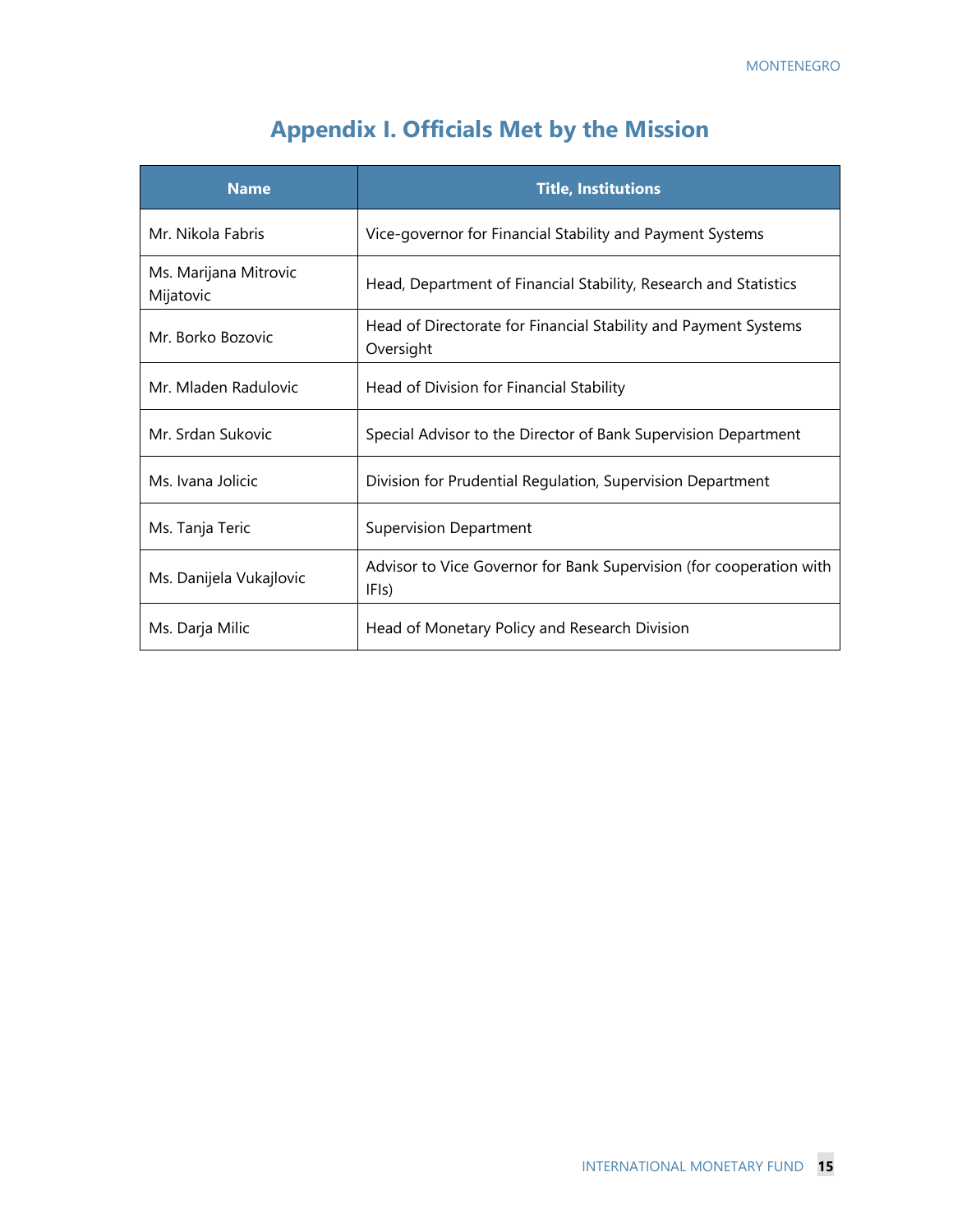## **Appendix II. Financial Soundness Indicators Metadata**

**1. The mission discussed with the CBM officials FSI metadata for DTs. Metadata are disseminated together with FSI data to facilitate data interpretation.** Metadata include information about FSIs and their compilation, such as data definitions, data consolidation, regulatory and accounting rules adopted by the reporting banks, and institutional coverage, which are deemed useful to data users. The FSI metadata are documented based on the information that was made available to the mission.

**2. In Montenegro, only commercial banks meet the definition of DTs, with very few subsidiaries in the financial corporations sector.** In this regard, FSIs for DTs are compiled on a domestic consolidation basis as defined in the *FSI Guide*. The domestic consolidation basis includes data for resident DTs along with those of their branches and subsidiaries in the same sector that are also resident in the domestic economy. As banks have no subsidiaries in the same sector FSIs compiled for DTs include resident DTs and only their resident branches. The intragroup consolidation with subsidiaries as recommended in the *FSI Guide* is not applicable. Based on Montenegro's banking system structure discussed above, the resident DTs consist of only 15 commercial banks, and the mission focused on compiling FSIs for these commercial banks on a minimum of quarterly basis<sup>1</sup>

**3. All banks have adopted Basel II to compile and report data for supervisory purposes, including the calculation of underlying data on capital adequacy without material deviations from Basel II.**<sup>2</sup> The accounting principles underlying the calculation of source data are based on the International Accounting Standards (IASs). The reporting banks implement IASs without material deviations regarding the recording of gains and losses and asset/liability valuation. As of the beginning of 2018, all commercial banks in Montenegro are expected to implement IFRS9.

**4. While the chart of accounts (COAs), which is used as source data, is considered in general adequate for compiling FSIs, some accounts require further clarification of their nature to provide precise classification by counterpart sector and by type of financial instrument in the FSI compilation.** 

### **5. The following are data definitions and issues that are useful to the FSI compilers and users:**

 The distinction between residents and nonresidents is in line with the international standards (2008 System of National Accounts or the Balance Payments Statistics Manual).

<sup>&</sup>lt;sup>1</sup> Some FSIs are also compiled monthly for internal use as monthly source data are available.

<sup>&</sup>lt;sup>2</sup> Include Tier 1 capital, Tier 2 capital, and risk-weighted assets (RWAs). RWAs reported by banks cover credit risk, market risk, and operational risk.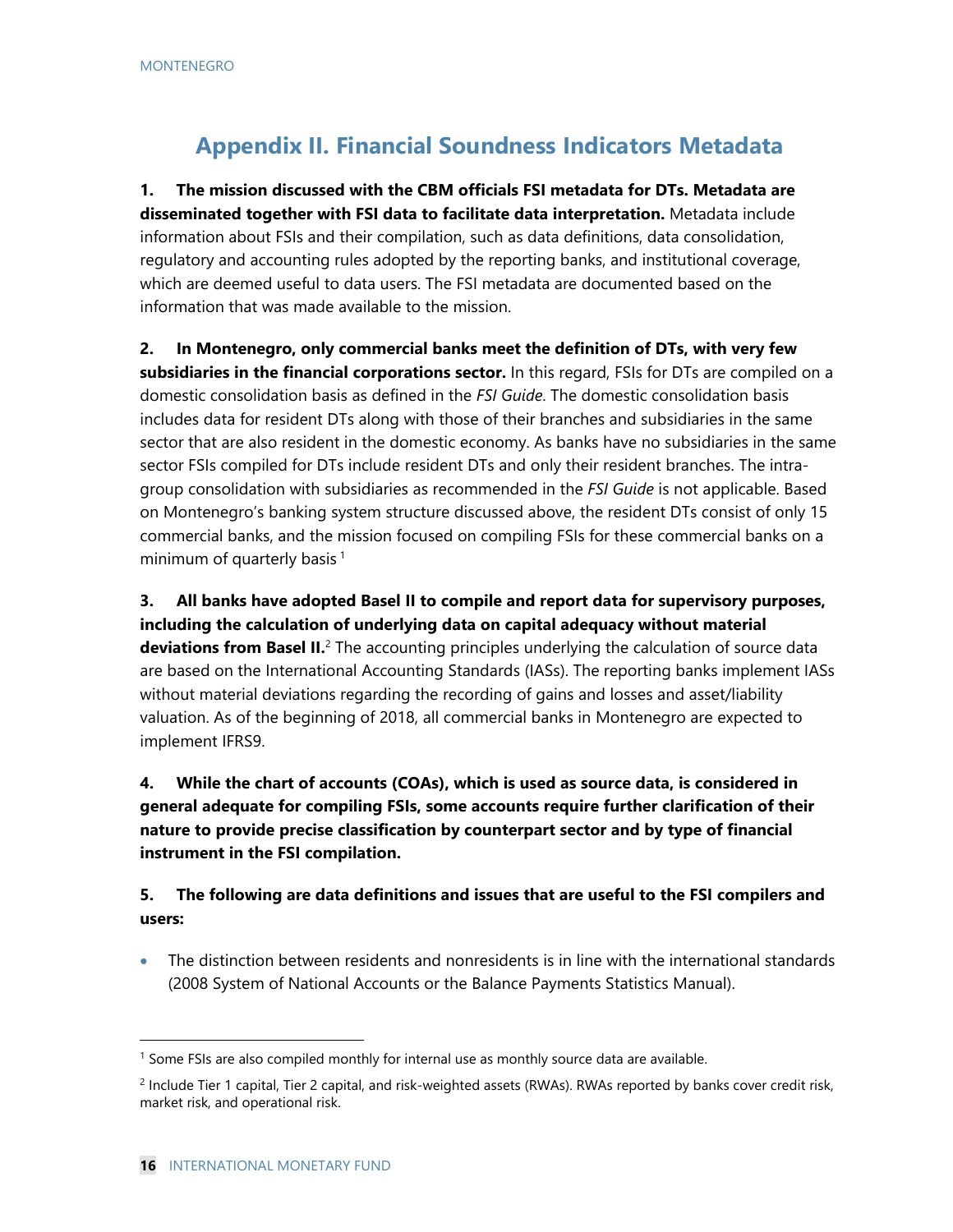- Data on accrued interest are separately identified in source data, but they are not split by counterpart sector. Breakdown of accrued interest by counterpart sector is needed for loans and deposits. This breakdown allows incorporating accrued interest in the value of the underlying instruments. The mission estimated the figures based on their shares in total loans.
- The reporting of specific provisions for loan losses is important for the construction of the sectoral balance sheet and for the calculation of the FSI "Nonperforming loans net of provisions to capital". In this context, the specific loan loss provisions cover the full amount of provisions for loan losses as prescribed by supervisors. It is calculated by summing "the value adjustments for loans" from the COA and "provisions for estimated losses under regulatory requirement." The latter records only the difference between the supervisory requirements and the provisions that are calculated as per IAS39. Based on IRFS 9, banks are obliged to consider both expected and contingent losses. It is expected that the existing prudential filters will help ease the transition to IFRS9.
- Loans are defined as nonperforming using the 90-days past due criterion, or if there is high probability of incurring losses due to clearly disclosed weaknesses jeopardizing their repayment. According to CBM's "Decision on Minimum Standards for Credit Risk Management in Banks" loans are classified in five categories (A, B, C, D, E) depending on probability of incurring losses. Loans that fall into C, D and E categories are considered as nonperforming loans. A loan that is over 90 days past due may not be classified in higher classification category other than C. However, banks may designate a loan as nonperforming if they have evidence suggesting the inability of the borrower to repay its debt. This definition is basically in line with the *FSI Guide*.
- Large exposures include those exposures of a bank to one party or group of related parties that are equal to or larger than 10 percent of bank's own funds (total regulatory capital). According to Montenegro's Banking Law, total exposure of a bank to one party or group of related parties may not exceed 25 percent of bank's own funds. In addition, the sum of all large exposures of a bank must not exceed 800 percent of bank's own funds. For compiling FSIs, national figures, which include the exposures to central government<sup>3</sup> and take into account the effects of credit risk mitigants, are used.
- Government securities are classified as "securities" as they could be converted into cash (e.g., through trading between banks), even though an active secondary market does not always exist.
- For FSI calculation, short-term liabilities include all liabilities with a remaining maturity of three-months or less.

 $3$  Zero credit risk weight is assigned to exposures to central government.